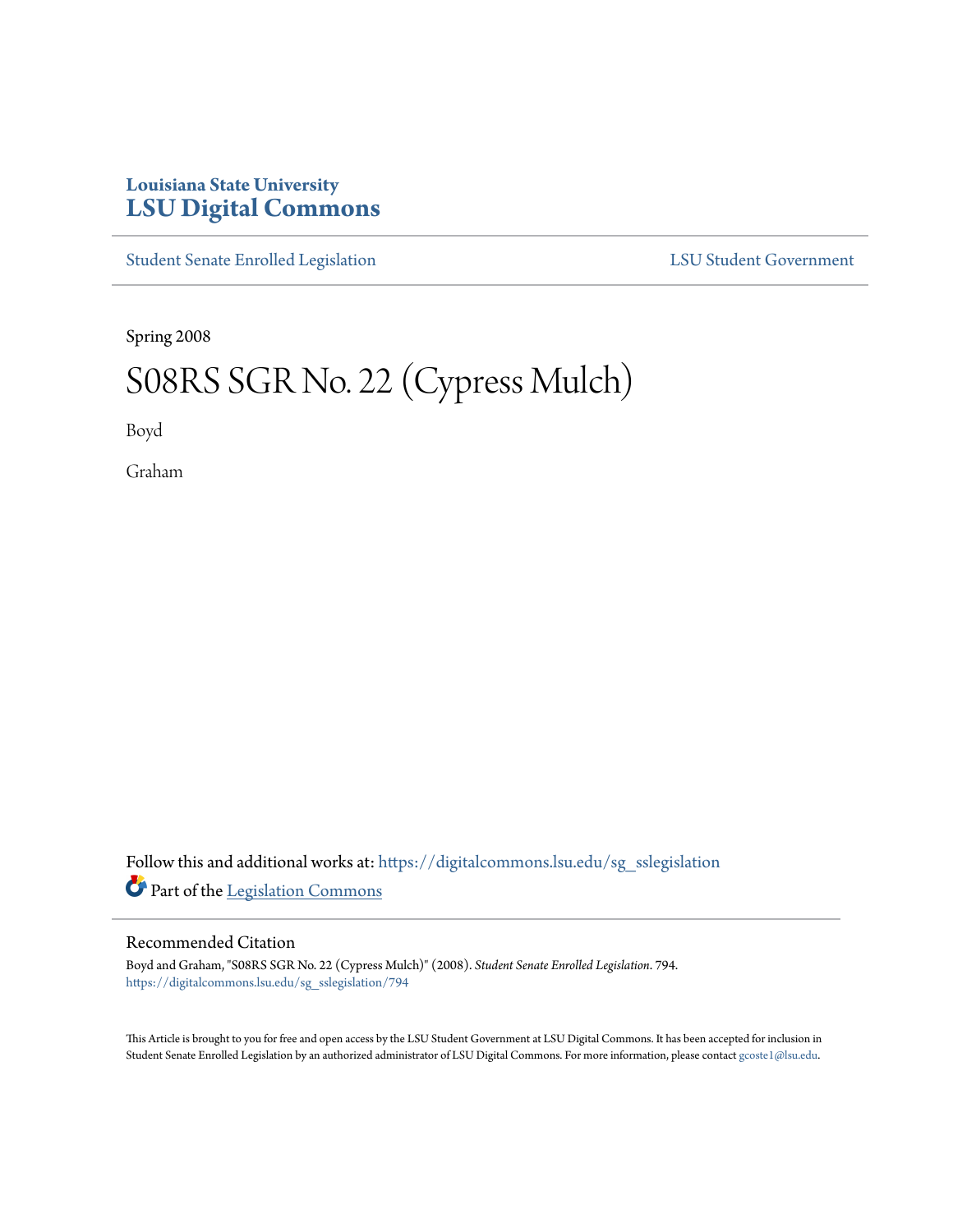| STUDENT GOVERNMENT         | <b>FINAL</b>                                                          |
|----------------------------|-----------------------------------------------------------------------|
| LOUISIANA STATE UNIVERSITY |                                                                       |
| <b>STUDENT SENATE</b>      |                                                                       |
| <b>SosRS</b>               |                                                                       |
| <b>SGR No. 22</b>          |                                                                       |
| $\mathbf{B} \mathbf{Y}$ :  | <b>SENATORS BOYD &amp; GRAHAM</b>                                     |
|                            | <b>A RESOLUTION</b>                                                   |
|                            | TO URGE AND REQUEST THE OFFICE OF FACILITY AND UTILITY OPERATIONS TO  |
|                            | AVOID THE USE OF CYPRESS MULCH FOR CAMPUS LANDSCAPING                 |
|                            |                                                                       |
| <b>PARAGRAPH 1:</b>        | WHEREAS, CYPRESS SWAMPS HARVESTED FOR MULCH ARE                       |
|                            | VALUABLE NATURAL PROTECTION FOR COASTAL COMMUNITIES                   |
|                            | FROM STORM SURGE AND FLOODING; AND,                                   |
|                            |                                                                       |
| <b>PARAGRAPH 2:</b>        | WHEREAS, CYPRESS TREES HARVESTED PROVIDE OLD GROWTH                   |
|                            | HABITAT FOR NATIVE WILDLIFE AND PROVIDE HABITAT THAT                  |
|                            | MIGRATORY WATERFOWL RELY ON EVER YEAR FOR FOOD AND                    |
|                            | SHELTER DURING TRANSCONTINENTAL MIGRATIONS; AND,                      |
|                            |                                                                       |
| <b>PARAGRAPH 3:</b>        | WHEREAS, SIMILAR HARVESTING OF CYPRESS TREES FROM THE                 |
|                            | FLORIDA EVERGLADES HAS CAUSED IRREVERSIBLE DAMAGE TO                  |
|                            | THE STATE'S CYPRESS FOREST; AND,                                      |
|                            |                                                                       |
| PARAGRAPH 4:               | WHEREAS, THE GOVERNOR'S SCIENCE WORKING GROUP REPORT                  |
|                            | HAS CONCLUDED THAT MANY CYPRESS SWAMPS WILL NOT                       |
|                            | REGENERATE ONCE CUT DOWN; AND,                                        |
|                            |                                                                       |
| PARAGRAPH 5:               | WHEREAS, LSU, AS THE FLAGSHIP UNIVERSITY OF THE STATE,                |
|                            | HAS THE RESPONSIBILITY TO SET PRECEDENT FOR COASTAL                   |
|                            | CONSERVATION AND WETLAND RESTORATION OF THE GULF                      |
|                            | COAST.                                                                |
|                            |                                                                       |
| PARAGRAPH 6:               | THEREFORE, BE IT RESOLVED BY THE STUDENT                              |
|                            | GOVERNMENT OF LOUISIANA STATE UNIVERSITY                              |
|                            | AND AGRICULTURAL AND MECHANICAL COLLEGE                               |
|                            | URGE AND REQUEST THE OFFICE OF FACILITY AND UTILITY                   |
|                            | OPERATIONS TO AVOID THE USE OF CYPRESS MULCH FOR CAMPUS               |
|                            | LANDSCAPING; AND,                                                     |
|                            |                                                                       |
| <b>PARAGRAPH 7:</b>        | BE IT FURTHER RESOLVED THAT A SUITABLE COPY OF THIS                   |
|                            | RESOLUTION BE TRANSMITTED TO JEFFERY NOEL, DIRECTOR OF                |
|                            | CAMPUS DEVELOPMENT, AND BOBBY PITRE, EXECUTIVE                        |
|                            | DIRECTOR OF THE OFFICE OF FACILITY AND UTILITY OPERATIONS,            |
|                            | IN A TIMELY AND APPROPRIATE MANNER.                                   |
|                            |                                                                       |
| <b>PARAGRAPH 8:</b>        | THIS RESOLUTION SHALL TAKE EFFECT UPON PASSAGE BY A                   |
|                            | MAJORITY (1/2) VOTE OF THE LSU STUDENT SENATE AND                     |
|                            | SIGNATURE BY THE PRESIDENT, UPON LAPSE OF TIME FOR                    |
|                            | PRESIDENTIAL ACTION, OR IF VETOED BY THE PRESIDENT AND                |
|                            | SUBSEQUENTLY APPROVED BY THE SENATE, ON THE DATE OF<br>SUCH APPROVAL. |
|                            |                                                                       |
|                            |                                                                       |
|                            |                                                                       |
|                            |                                                                       |